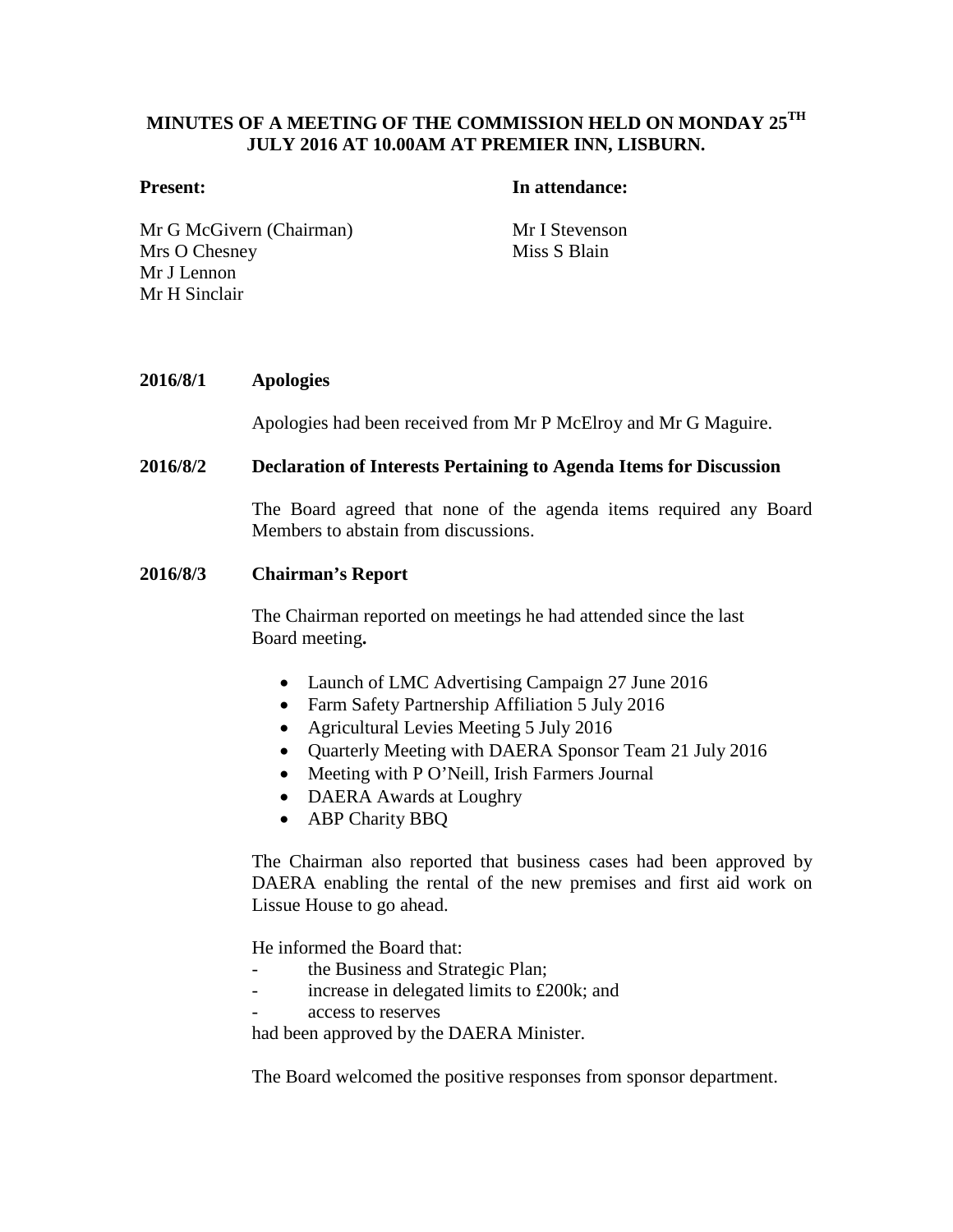# **2016/8/4 Chief Executive's Report**

# **(i) Approved Business and Strategic Plans**

**Action Point:** The Board agreed that LMC will give a briefing to the Agricultural Press outlining the proposed LMC activities for the 2016/17 financial year when the move to the new premises is completed.

# **(ii) Update on Relocation to New Premises**

The Chief Executive updated the Board on progress on the relocation of LMC to new premises on the Lissue Road. A heads of terms arrangement is in place which allows LMC access to the building to install services etc, while a formal lease agreement is drawn up.

**(iii)** *Withheld – commercially sensitive*

# **(iv) 67th Annual Meeting of European Federation of Animal Science (EAAP) - 29 August to 2 September 2016**

The Chief Executive advised the Board that the EAAP annual meeting is being held at the Waterfront Hall, Belfast. LMC is one of the sponsors and has received one complimentary ticket for the whole conference. Additional tickets can be purchased for all or part of the conference.

**Action Point:** The Chief Executive will circulate a copy of the conference programme to the Board. Members should inform the Chief Executive if they wish to attend any part of the conference**.**

# **(v) SIAL 2016**

The Chief Executive updated the Board on the arrangements for the LMC/Invest NI event at Sial 2016. A restaurant has been booked in Paris on the Sunday night of the SIAL show (16/10/2016). N Hardy (Invest NI) has sent out invitations to possible attendees and there seem to be a positive response so far. A Hamilton (Invest NI) is also hoping to arrange for a Minister to be in attendance.

The Chief Executive advised that LMC has been offered the option of taking some space on the NI stand at SIAL 2016 but he was doubtful if this was a something from which LMC would benefit.

**Action Point:** The Board declined the offer of stand space at SIAL 2016 and agreed that LMC should focus on hosting the event on 16 October 2016.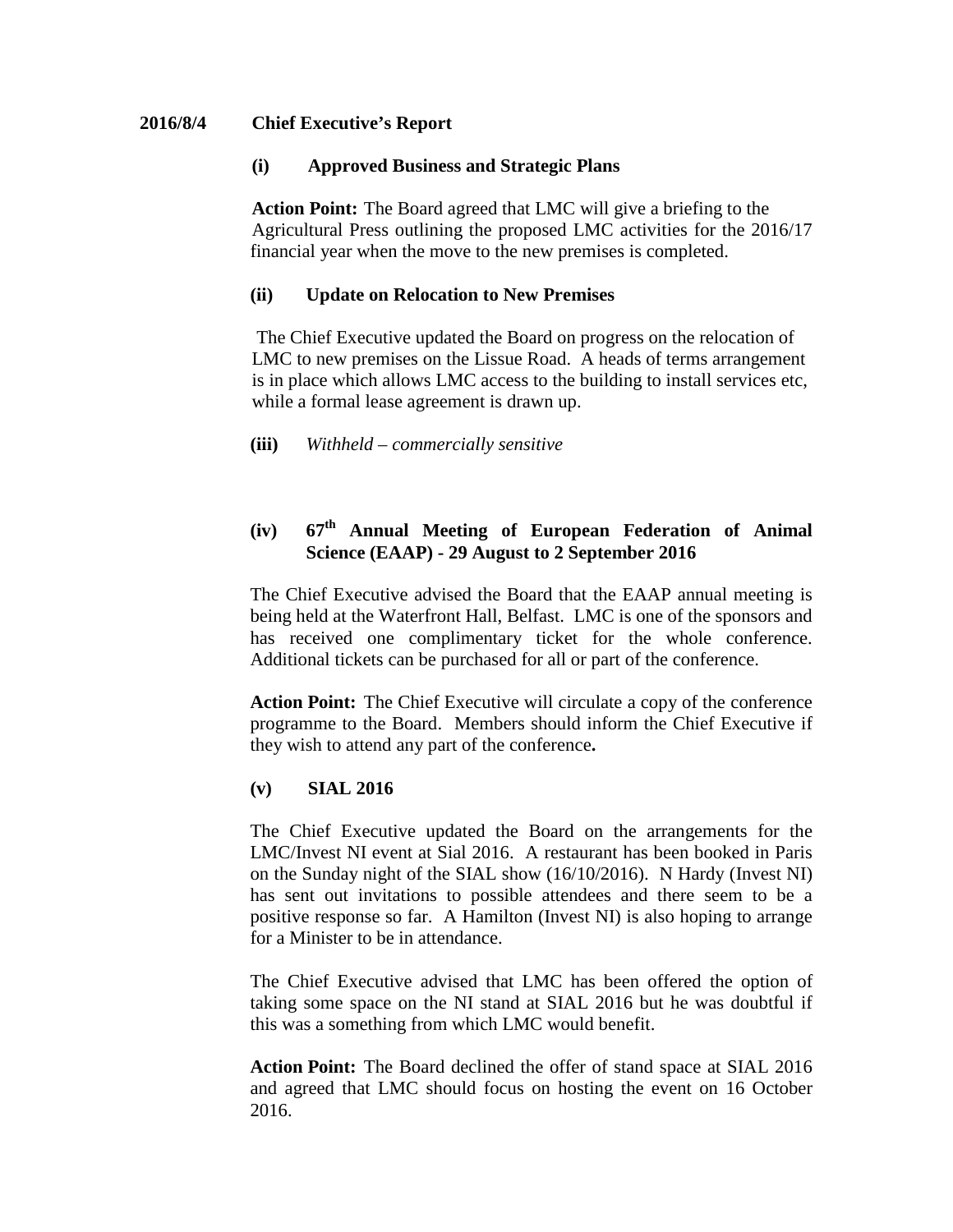**Action Point:** The Chief Executive will investigate travel options and costs for LMC staff and Board Members to attend SIAL 2016.

# **(vi) Revised LMC Polices for Approval**

The following revised policies were circulated to the Board:

- a. Publication scheme;
- b. Anti-fraud;
- c. Staff code of conduct;
- d. Equal opportunity policy;
- e. Learning and development policy; and
- f. Smoke free policy.

**Action Point:** The Board approved the revised policies**.**

| Proposed: | Mr H Sinclair |
|-----------|---------------|
| Seconded: | Mrs O Chesney |

# **2016/8/5 LMC Delegated Limits**

The Chief Executive advised that DAERA has offered to increase the LMC delegated limits to £200k. This increase would be in place until March 2017 when it would be reviewed. The Board welcomed this offer from DAERA and discussed the need to review LMC internal controls to reflect the increase in delegated limits.

**Action Point:** The Board agreed to formally accept DAERA's offer to increase the delegated limit. The Chief Executive will arrange**.** 

The following interim controls were put in place until the next formal meeting of the LMC Audit and Risk Assurance Committee (ARAC).

-Expenditure below £30k, existing controls remain in place -Expenditure between £30k and £200k, business cases will be prepared and submitted to the Chairs of the LMC Board and LMC ARAC for approval. In the absence of either of the Chairs, another Board Member will take their place.

-Expenditure over £200k, existing controls remain in place.

**Action Point:** The Chief Executive will advise DAERA of the interim control measures being put in place.

# **2016/8/6 Meeting with DAERA Minister**

The Chief Executive advised the Board that the meeting with the DAERA Minister had been confirmed as 1 August 2016 at 3.30pm in Dundonald House. Board Members were asked to confirm their attendance with the